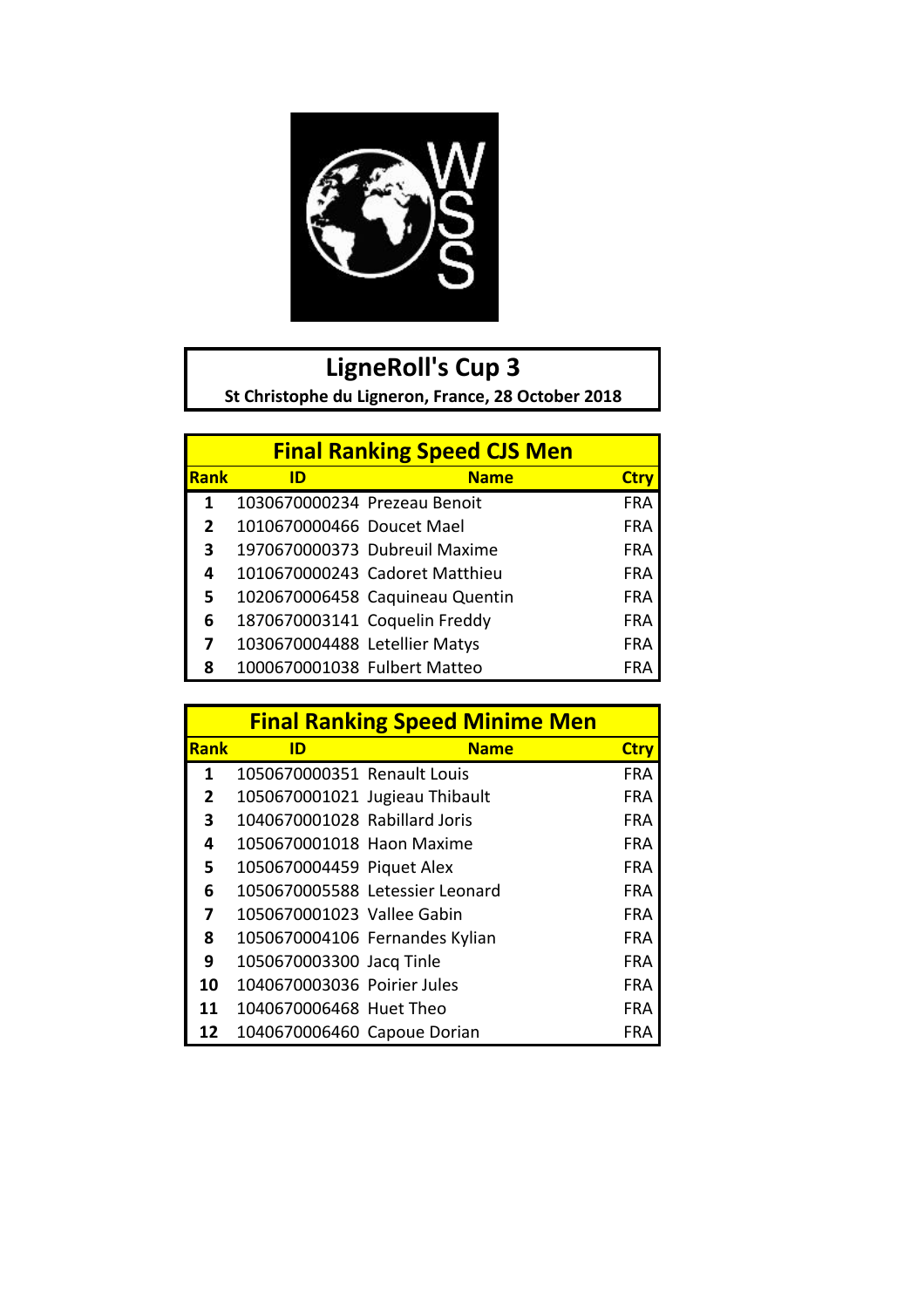|             | <b>Final Ranking Speed Benjamin Men</b> |                                  |            |
|-------------|-----------------------------------------|----------------------------------|------------|
| <b>Rank</b> | ID                                      | <b>Name</b>                      | Ctr        |
|             |                                         | 1060670004428 Calabrese Gabriele | <b>FRA</b> |
| 2           |                                         | 1070670004854 Thomazeau Lucas    | <b>FRA</b> |
| 3           |                                         | 1060670006461 Port-Noque Noe     | <b>FRA</b> |
| 4           | 1070670002992 Jacq Sonan                |                                  | <b>FRA</b> |
| 5           | 1060670005586 Chaigne Paul              |                                  | <b>FRA</b> |
| 6           | 1070670006464 Techer Wesley             |                                  | FRA        |

|              |                               | <b>Final Ranking Speed Poussin Men</b> |             |
|--------------|-------------------------------|----------------------------------------|-------------|
| <b>Rank</b>  | ID                            | <b>Name</b>                            | <b>Ctry</b> |
| 1            | 1080670001025 Jugieau Bastien |                                        | <b>FRA</b>  |
| $\mathbf{2}$ |                               | 1080670006465 Letellier Soulyan        | <b>FRA</b>  |
| 3            | 1080670001020 Bernela Romain  |                                        | <b>FRA</b>  |
| 4            |                               | 1090670004128 Bordet-Vicente Enzo      | FRA         |
| 5            | 1090670004857 Patureau Noe    |                                        | <b>FRA</b>  |
| 6            | 1080670004127 Viaud Antonin   |                                        | <b>FRA</b>  |
| 7            |                               | 1080670000346 Champigny Yanis          | <b>FRA</b>  |
| 8            |                               | 1080670004856 Patureau Mathis          | <b>FRA</b>  |
| q            |                               | 1080670006466 Meira-Noro Ewan          | FRA         |

|                |                               | <b>Final Ranking Speed CJS Women</b> |             |
|----------------|-------------------------------|--------------------------------------|-------------|
| <b>Rank</b>    | ID                            | <b>Name</b>                          | <b>Ctry</b> |
| 1              | 2930670000244 Autin Bettina   |                                      | <b>FRA</b>  |
| $\overline{2}$ |                               | 2030670002945 Brousseau Sarah        | <b>FRA</b>  |
| 3              | 2020670002932 Baty Elea       |                                      | <b>FRA</b>  |
| 4              | 2020670000380 Trains Emilie   |                                      | <b>FRA</b>  |
| 5              | 2020670004457 Riffaut Camille |                                      | <b>FRA</b>  |
| 6              | 2030670001011 Simon Emmy      |                                      | <b>FRA</b>  |
|                | 2010670002985 Grossin Lisa    |                                      | <b>FRA</b>  |
| 8              |                               | 2730670002725 Doucet Christelle      |             |

|             |                               | <b>Final Ranking Speed Minime Women</b> |             |
|-------------|-------------------------------|-----------------------------------------|-------------|
| <b>Rank</b> | ID                            | <b>Name</b>                             | <b>Ctry</b> |
| 1           | 2040670000379 Mazouz Kalyssa  |                                         | <b>FRA</b>  |
| 2           | 2040670002934 Bernela Julie   |                                         | <b>FRA</b>  |
| 3           | 2050670006087 Dupe Laure      |                                         | <b>FRA</b>  |
| 4           |                               | 2050670001009 Bordet-Vicente Mary       | <b>FRA</b>  |
| 5           | 2050670005929 Zili Anais      |                                         | <b>FRA</b>  |
| 6           | 2050670005931 Laurin Leonie   |                                         | <b>FRA</b>  |
|             | 2040670006448 Jeandel Maeve   |                                         | <b>FRA</b>  |
| 8           | 2040670006086 Ayrault Coralie |                                         | FRA         |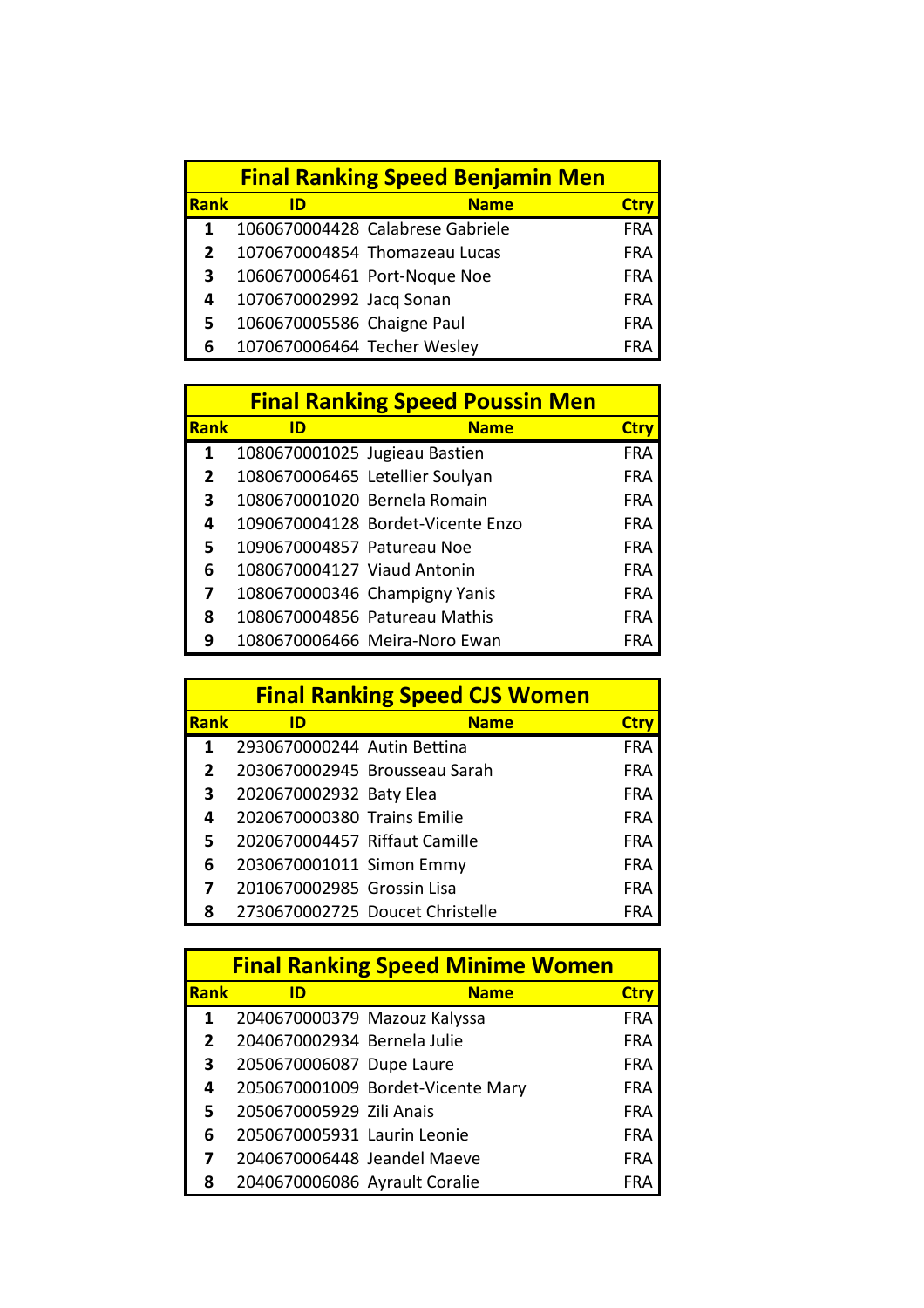|             |                               | <b>Final Ranking Speed Benjamines Women</b> |             |
|-------------|-------------------------------|---------------------------------------------|-------------|
| <b>Rank</b> | ID                            | <b>Name</b>                                 | <b>Ctry</b> |
| 1           |                               | 2060670004492 Fouache-Letellier Lilou       | <b>FRA</b>  |
| 2           | 2070670003057 Simon Anaelle   |                                             | <b>FRA</b>  |
| 3           |                               | 2060670005934 Petitgas Lou-Anne             | FRA         |
| 4           | 2070670004132 Roux Angelina   |                                             | FRA         |
| 5           | 2070670004846 Rouleau Emmy    |                                             | <b>FRA</b>  |
| 6           | 2060670006452 Girard Sarah    |                                             | <b>FRA</b>  |
| 7           | 2070670005591 Feneux Lisa     |                                             | FRA         |
| 8           | 2070670006451 Fleury Caroline |                                             | FRA         |
| 9           | 2070670006151 Assailly Eryne  |                                             | FRA         |
| 10          | 2060670006449 Portier Camille |                                             | FRA         |

|             |                                | <b>Final Ranking Speed Poussines Women</b> |             |
|-------------|--------------------------------|--------------------------------------------|-------------|
| <b>Rank</b> | ID                             | <b>Name</b>                                | <b>Ctry</b> |
| 1           | 2080670005779 Miletto Aude     |                                            | <b>FRA</b>  |
| 2           | 2080670006455 Carpentier Lilou |                                            | FRA         |
| 3           |                                | 2080670006453 Champion Melissa             | <b>FRA</b>  |
| 4           | 2090670004115 Jezequel Clara   |                                            | FRA         |
| 5           | 2110670006456 Pichon Maelie    |                                            | FRA         |
| 6           | 2090670005938 Bonnet Alex      |                                            | FRA         |
| 7           |                                | 2110670005901 Jezequel Océane              | FRA         |
| 8           |                                | 2090670005589 Desnoes Cyrielle             | <b>FRA</b>  |
| 9           | 2100670006457 Fernandes Lana   |                                            | FRA         |
| 10          | 2130670006154 Assailly Zoe     |                                            | FRA         |

|             |                               | <b>Final Ranking Free Jump CJS Men</b> |             |
|-------------|-------------------------------|----------------------------------------|-------------|
| <b>Rank</b> | ID                            | <b>Name</b>                            | <b>Ctry</b> |
| 1           |                               | 1970670000373 Dubreuil Maxime          | <b>FRA</b>  |
| 2           | 1010670000466 Doucet Mael     |                                        | <b>FRA</b>  |
| 3           |                               | 1870670003141 Coquelin Freddy          | <b>FRA</b>  |
| 4           | 1010670003427 Barre Hugo      |                                        | <b>FRA</b>  |
| 5           |                               | 1790670004116 Auger Guillaume          | <b>FRA</b>  |
| 6           |                               | 1010670000243 Cadoret Matthieu         | <b>FRA</b>  |
| 7           | 1030670004488 Letellier Matys |                                        | <b>FRA</b>  |
| 8           | 1030670004119 Auger Kiliane   |                                        | <b>FRA</b>  |
| 9           | 1000670001038 Fulbert Matteo  |                                        | <b>FRA</b>  |
| 10          |                               | 1020670006458 Caquineau Quentin        | <b>FRA</b>  |
| 11          | 1030670004120 Bernard Mathys  |                                        | FRA         |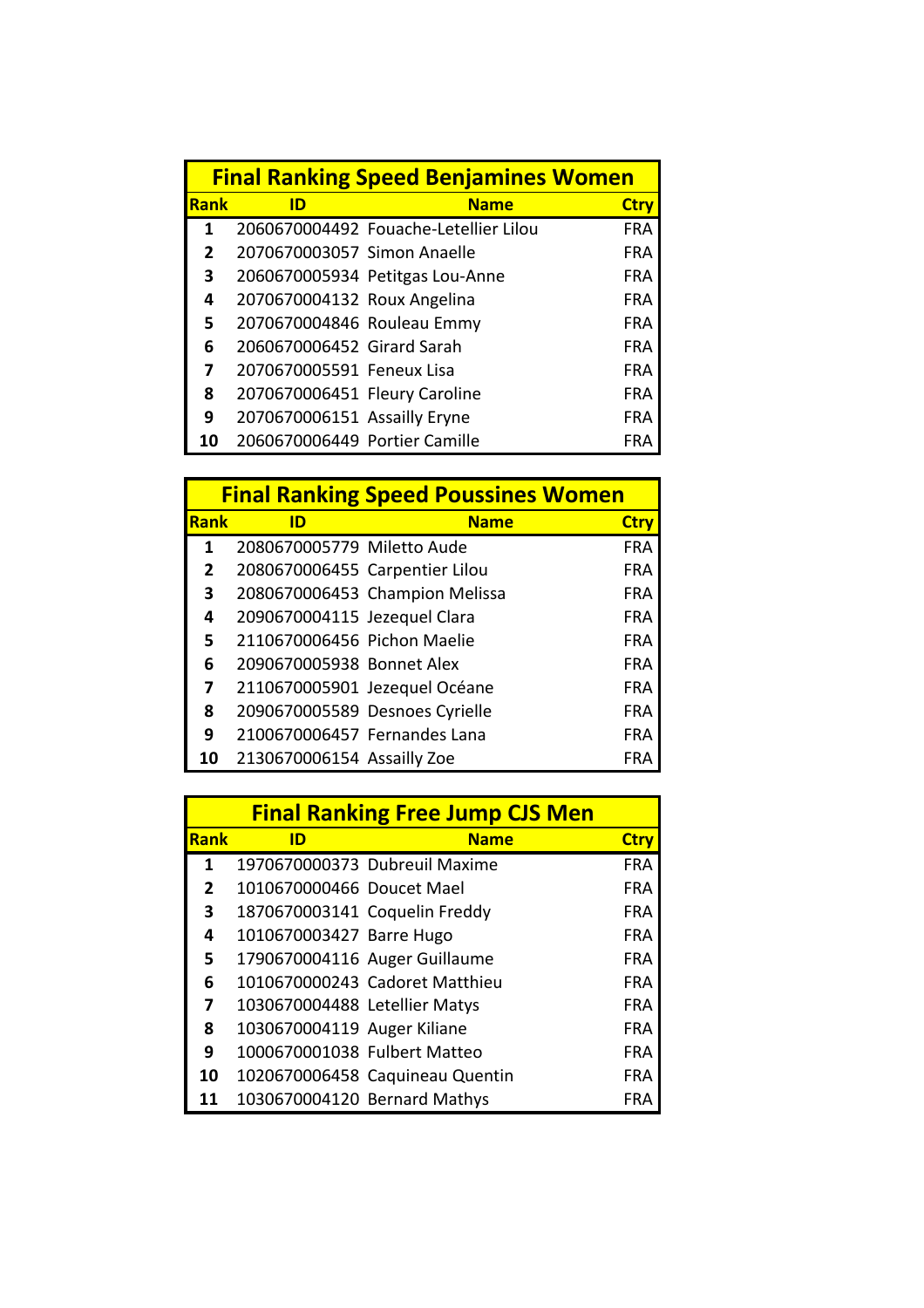|             |                                | <b>Final Ranking Free Jump Minimes Men</b> |             |
|-------------|--------------------------------|--------------------------------------------|-------------|
| <b>Rank</b> | ID                             | <b>Name</b>                                | <b>Ctry</b> |
| 1           | 1050670003300 Jacq Tinle       |                                            | <b>FRA</b>  |
| 2           | 1050670001021 Jugieau Thibault |                                            | <b>FRA</b>  |
| 3           | 1050670000351 Renault Louis    |                                            | <b>FRA</b>  |
| 4           | 1050670001018 Haon Maxime      |                                            | <b>FRA</b>  |
| 5           | 1050670004123 Gouraud Jules    |                                            | <b>FRA</b>  |
| 6           | 1040670004275 Ollivaux Maël    |                                            | <b>FRA</b>  |
| 7           | 1040670006459 Bardin Alan      |                                            | <b>FRA</b>  |
| 8           | 1040670003036 Poirier Jules    |                                            | <b>FRA</b>  |
| 9           | 1050670004459 Piquet Alex      |                                            | <b>FRA</b>  |
| 10          | 1040670001028 Rabillard Joris  |                                            | FRA         |
| 11          | 1040670006460 Capoue Dorian    |                                            | <b>FRA</b>  |
| 12          |                                | 1050670005588 Letessier Leonard            | FRA         |
| 13          |                                | 1050670004106 Fernandes Kylian             | FRA         |

|                |                               | <b>Final Ranking Free Jump Benjamins Men</b> |                          |
|----------------|-------------------------------|----------------------------------------------|--------------------------|
| <b>Rank</b>    | ID                            | <b>Name</b>                                  | <b>Ctry</b>              |
| $\mathbf{1}$   | 1060670004124 Viaud Julien    |                                              | <b>FRA</b>               |
| $\overline{2}$ |                               | 1060670006461 Port-Noque Noe                 | <b>FRA</b>               |
| 3              | 1060670004126 Auger Theo      |                                              | <b>FRA</b>               |
| 4              |                               | 1060670006462 Lucas Alexandre                | <b>FRA</b>               |
| 5              | 1070670002992 Jacq Sonam      |                                              | <b>FRA</b>               |
| 6              |                               | 1060670004428 Calabrese Gabriele             | <b>FRA</b>               |
| 7              |                               | 1070670000344 Charbonneau Cyprien            | <b>FRA</b>               |
| 8              | 1060670005586 Chaigne Paul    |                                              | <b>FRA</b>               |
| 9              | 1060670006463 Riveault Lucas  |                                              | <b>FRA</b>               |
| 10             | 1060670004971 Lopes Tom       |                                              | <b>FRA</b>               |
| 11             |                               | 1070670004854 Thomazeau Lucas                | <b>FRA</b>               |
| 12             | 1070670006464 Techer Wesley   |                                              | <b>FRA</b>               |
|                |                               |                                              |                          |
|                |                               | <b>Final Ranking Free Jump Poussin Men</b>   |                          |
| <b>Rank</b>    | ID                            | <b>Name</b>                                  | <b>Ctry</b>              |
| 1              | 1080670001020 Bernela Romain  |                                              | <b>FRA</b>               |
| $\overline{2}$ | 1080670004127 Viaud Antonin   |                                              | <b>FRA</b>               |
| 3              | 1080670001025 Jugieau Bastien |                                              | <b>FRA</b>               |
| 4              |                               | 1080670006465 Letellier Soulyan              |                          |
| 5              |                               | 1080670000346 Champigny Yanis                | <b>FRA</b><br><b>FRA</b> |
| 6              |                               | 1080670006466 Meira-Noro Ewan                | <b>FRA</b>               |
| 7              | 1090670005880 Pichon Nolan    |                                              | <b>FRA</b>               |
| 8              |                               | 1080670004856 Patureau Mathis                | <b>FRA</b>               |
| 9              | 1080670006467 Heraud Mathis   |                                              | <b>FRA</b>               |
| 10             |                               | 1080670005814 Ballanger Anthony              | <b>FRA</b>               |
| 11             |                               | 1090670004128 Bordet-Vicente Enzo            | FRA.                     |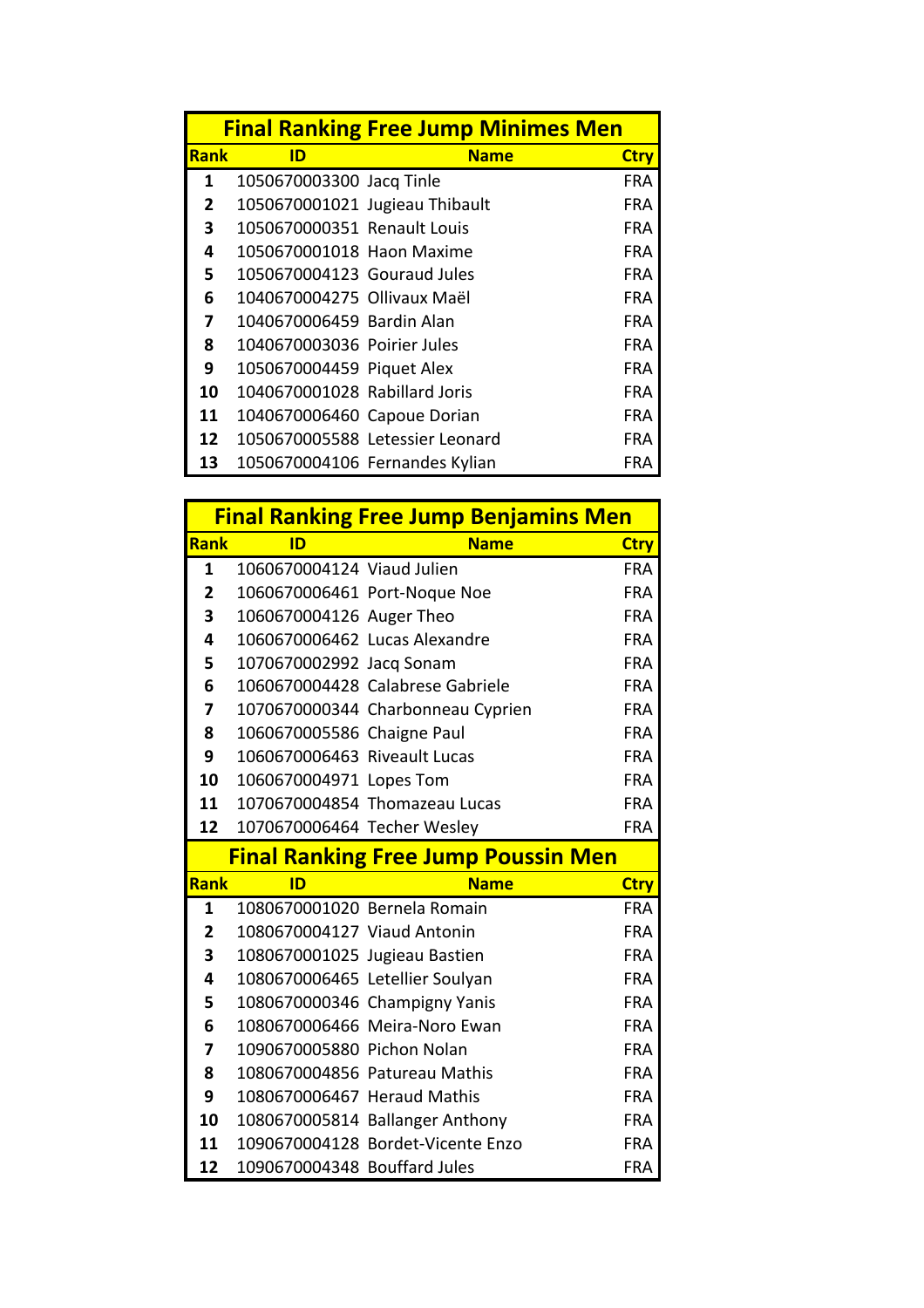|      | <b>Final Ranking Free Jump CJS Women</b> |                               |            |
|------|------------------------------------------|-------------------------------|------------|
| Rank |                                          | <b>Name</b>                   |            |
|      | 2030670001011 Simon Emmy                 |                               | <b>FRA</b> |
|      | 2030670005866 Petitgas Clara             |                               | <b>FRA</b> |
| 3    | 2020670000380 Trains Emilie              |                               | <b>FRA</b> |
|      | 2010670002985 Grossin Lisa               |                               | <b>FRA</b> |
| 5    | 2020670002932 Baty Elea                  |                               | <b>FRA</b> |
| 6    |                                          | 2030670002945 Brousseau Sarah |            |

| <b>Final Ranking Free Jump Minimes Women</b> |                               |                                   |             |  |  |  |
|----------------------------------------------|-------------------------------|-----------------------------------|-------------|--|--|--|
| <b>Rank</b>                                  | ID                            | <b>Name</b>                       | <b>Ctry</b> |  |  |  |
| 1                                            | 2040670001010 Faria Ornella   |                                   | <b>FRA</b>  |  |  |  |
|                                              |                               | 2050670001009 Bordet-Vicente Mary | <b>FRA</b>  |  |  |  |
| 3                                            | 2040670000379 Mazouz Kalyssa  |                                   | <b>FRA</b>  |  |  |  |
| 4                                            | 2040670006086 Ayrault Coralie |                                   | <b>FRA</b>  |  |  |  |
|                                              | 2040670006448 Jeandel Maeve   |                                   | <b>FRA</b>  |  |  |  |
| 6                                            | 2050670005929 Zilli Anais     |                                   | FRA         |  |  |  |

| <b>Final Ranking Free Jump Benjamines Women</b> |                               |                                       |             |  |  |
|-------------------------------------------------|-------------------------------|---------------------------------------|-------------|--|--|
| <b>Rank</b>                                     | ID                            | <b>Name</b>                           | <b>Ctry</b> |  |  |
| 1                                               | 2070670005591 Feneux Lisa     |                                       | <b>FRA</b>  |  |  |
| 2                                               | 2070670004132 Roux Angelina   |                                       | <b>FRA</b>  |  |  |
| 3                                               | 2070670003057 Simon Anaelle   |                                       | FRA         |  |  |
| 4                                               | 2060670006449 Portier Camille |                                       | FRA         |  |  |
| 5                                               | 2060670006450 Junay Meline    |                                       | FRA         |  |  |
| 6                                               | 2070670006151 Assailly Eryne  |                                       | FRA         |  |  |
| 7                                               | 2070670006451 Fleury Caroline |                                       | <b>FRA</b>  |  |  |
| 8                                               | 2070670004846 Rouleau Emmy    |                                       | FRA         |  |  |
| 9                                               | 2060670006452 Girard Sarah    |                                       | FRA         |  |  |
| 10                                              |                               | 2060670004492 Fouache-Letellier Lilou | FRA         |  |  |
|                                                 | 2060670001004 Faria Edwina    |                                       | FRA         |  |  |

| <b>Final Ranking Free Jump Poussines Women</b> |                                |                                |             |  |  |
|------------------------------------------------|--------------------------------|--------------------------------|-------------|--|--|
| <b>IRank</b>                                   | ID                             | <b>Name</b>                    | <b>Ctry</b> |  |  |
| 1                                              | 2080670005779 Miletto Aude     |                                | <b>FRA</b>  |  |  |
| 2                                              | 2080670005846 Campeas Nina     |                                | <b>FRA</b>  |  |  |
| 3                                              |                                | 2080670006453 Champion Melissa | FRA         |  |  |
| 4                                              | 2070670006454 Feneux Clarisse  |                                | <b>FRA</b>  |  |  |
| 5                                              |                                | 2090670005589 Desnoes Cyrielle | FRA         |  |  |
| 6                                              | 2080670006455 Carpentier Lilou |                                | <b>FRA</b>  |  |  |
| 7                                              | 2090670004115 Jezequel Clara   |                                | <b>FRA</b>  |  |  |
| 8                                              |                                | 2110670005901 Jezequel Océane  | <b>FRA</b>  |  |  |
| 9                                              | 2110670006456 Pichon Maelie    |                                | FRA         |  |  |